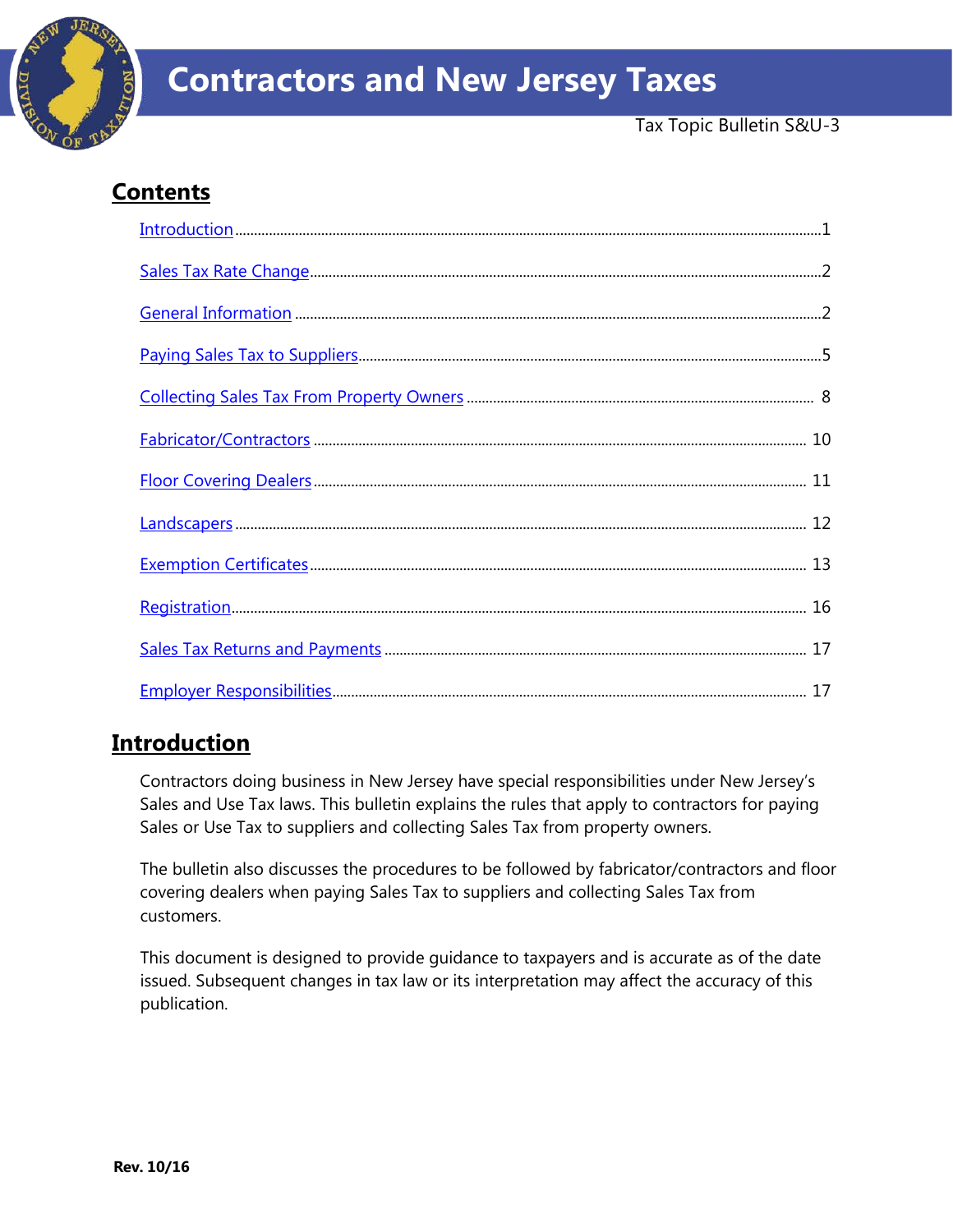# <span id="page-1-0"></span>**Sales Tax Rate Change**

The New Jersey Sales and Use Tax rate becomes 6.625% on January 1, 2018, as a result of legislation that reduced the rate in two phases. The rate was 6.875% between January 1, 2017, and December 31, 2017, in accordance with P.L. 2016, c.57. The Sales Tax rate was 7% in 2016.

# <span id="page-1-1"></span>**General Information**

A *contractor* is an individual or business entity engaged in the business of improving, altering, or repairing the land, buildings, or other real property of others. Sales of materials and supplies to contractors are taxable because the contractor is considered the final consumer (or end user) of these items. Some examples of persons who are considered contractors for New Jersey Sales Tax purposes are: builders, plumbers, electricians, carpenters, painters, paper hangers, roofers, masons, and landscapers.

The term *contractor* also includes those who manufacture, sell, and install items that become part of real property (e.g., manufacturers and sellers of kitchen cabinets and vanities who also install those items). Such contractors are known as *fabricator/contractors.* 

The work performed by a contractor can be a capital improvement, a repair, or a maintenance service. Contractors working in New Jersey are required to be registered with the State for tax purposes and to collect New Jersey Sales Tax on charges for labor when required.

Subcontractor means a contractor who agrees to perform specified operations for another contractor (i.e., a prime contractor).

Real property means land and buildings and any property permanently attached to the land and/or buildings in such a way that its removal would result in substantial damage to the real property.

**Tangible personal property** is material property that is not classified as real property. It has physical mass and can be touched (e.g., furniture, automobiles, tools, appliances) and includes natural gas and electricity. Tangible personal property differs from "intangible personal property" (e.g., stocks, bonds, good will, insurance) that has no physical substance.

Construction equipment means any vehicle, machine, tool, implement, etc., used by a contractor in performing work on real property that does not become a physical part of the property and that is not consumed in performing the work. Examples of construction equipment include: portable compressors, scaffolds, ladders, power and hand tools, back hoes, and cranes.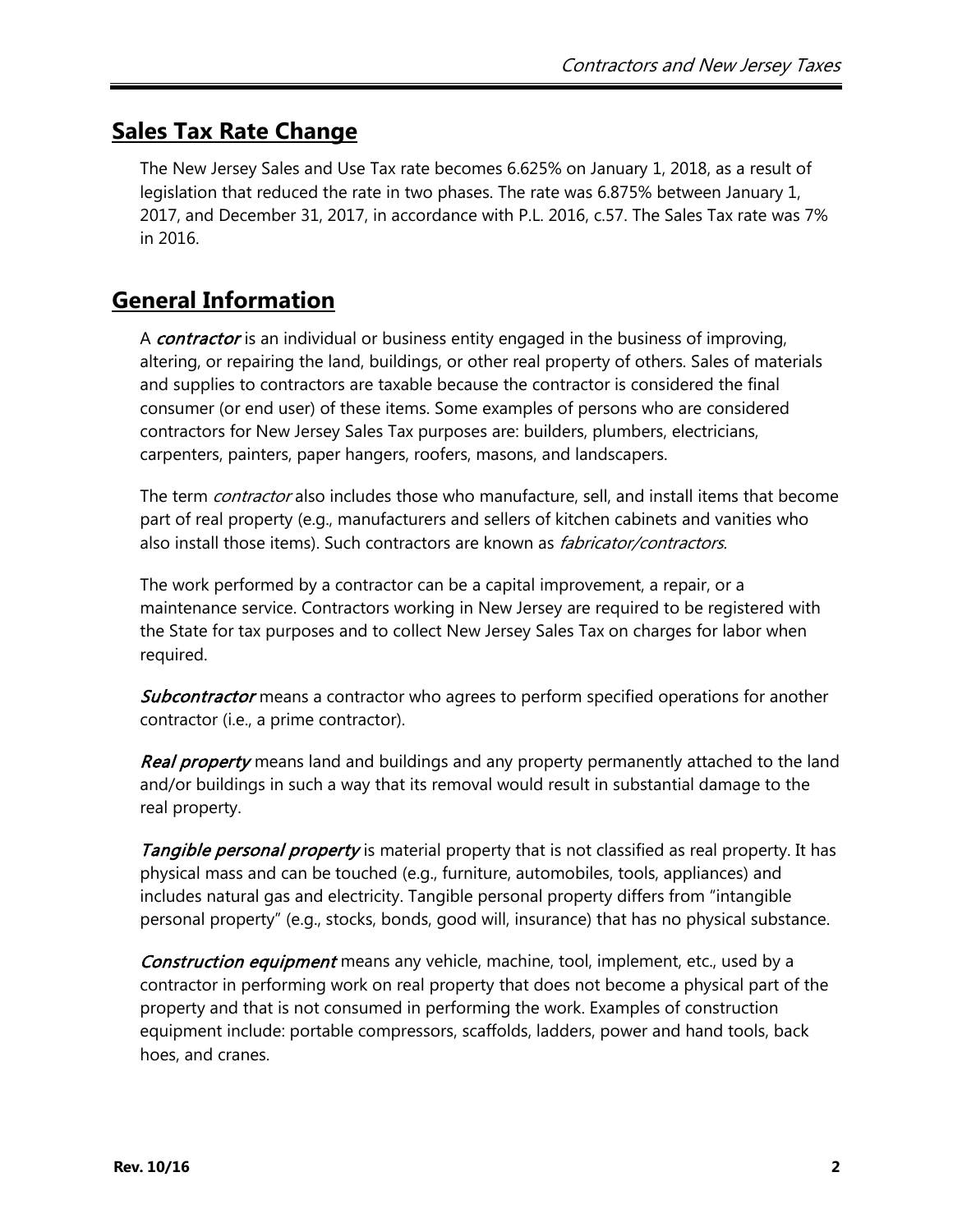Construction materials are items purchased by a contractor that will become part of the real property. For example, a 2×4 used as a stud will become part of the wall. Other examples of construction materials include: pipes, valves, heating, cooling, and central air conditioning components.

Construction supplies are items used on the construction job that do not become part of the property being worked on. They include: cleaning compounds, lubricants, grinding wheels, hacksaw blades, sandpaper, tarpaulins, and rope.

Capital improvement means an installation of tangible personal property that increases the capital value or useful life of the real property (land or buildings). The item(s) installed must be permanently attached to the real property.

Capital improvements are exempt from tax with the exception of those listed under *Taxable* [capital improvements](#page-2-0).

#### Exempt capital improvements include:

All new construction\* New siding New kitchen cabinets New kitchen fixtures Paving driveway New central air conditioner Clearing land for construction Attic ventilation fan New fence Electronic garage door opener Barbecue pit Solar energy window film In-ground swimming pool New awnings Fireplace Shed/gazebo (cement footings) Underground water sprinkler system

Porch enclosure New heating system New electrical outlets Storm doors and windows New doors Flagpole (in concrete) New roof New gutters Rewiring New elevators New hot water heater New door locks New bathroom fixtures New tiled bath New deck Initial painting of new construction system

\*Other than the exceptions listed below.

#### <span id="page-2-0"></span>Taxable capital improvements include:

Planting shrubbery, trees, hedges, plants, etc. Seeding, sodding, grass plugging of new lawn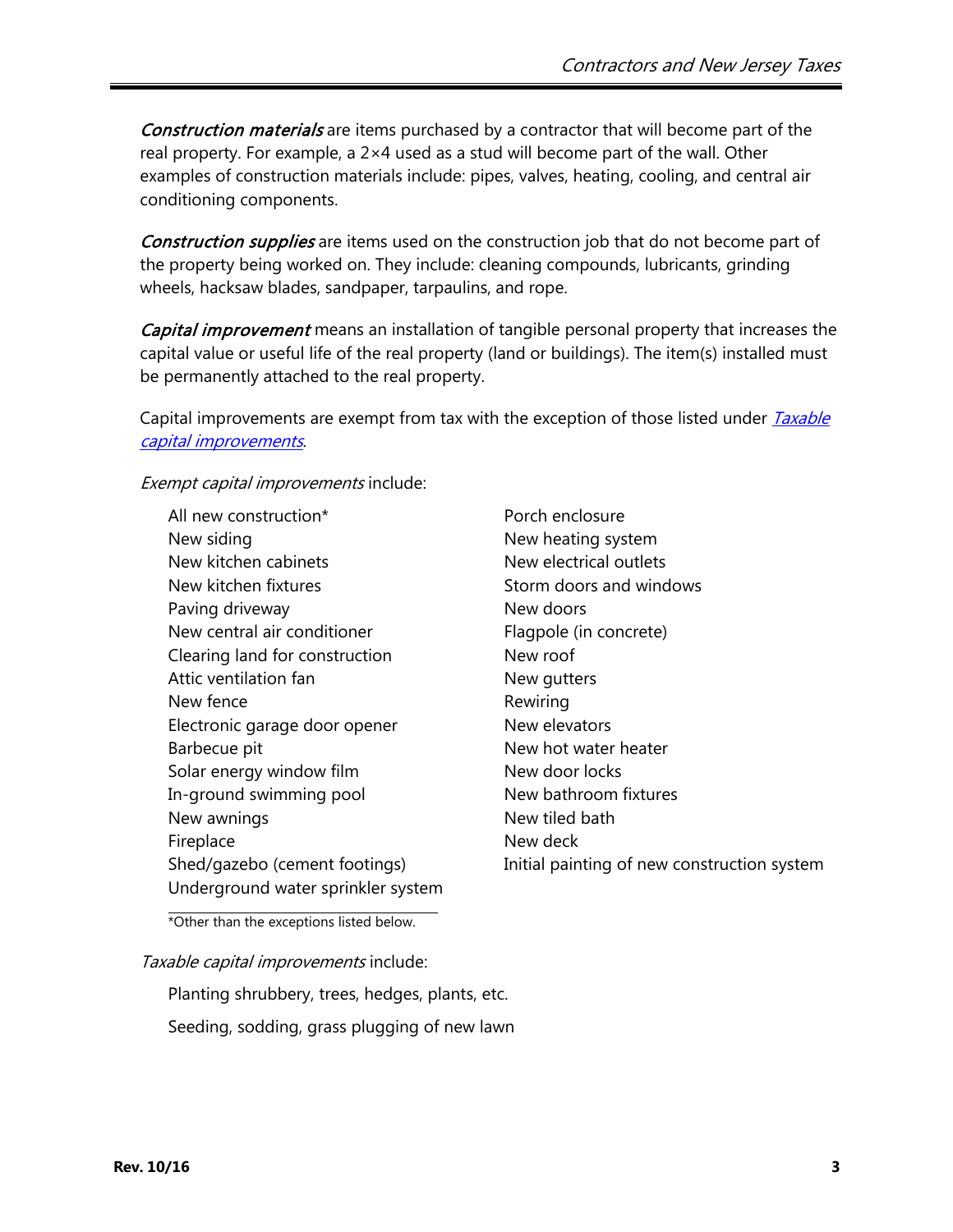Clearing and filling land associated with seeding, sodding, etc. of new lawn or planting shrubbery, trees, etc., including tree and/or stump removal

Installing hard-wired security, burglar, or fire system

Installing carpeting and other flooring

For additional information on taxable capital improvements, see publications [ANJ-4,](http://www.state.nj.us/treasury/taxation/pdf/pubs/sales/anj4.pdf) Landscapers & New Jersey Sales Tax; [ANJ-5,](http://www.state.nj.us/treasury/taxation/pdf/pubs/sales/anj5.pdf) Floor Covering Dealers & New Jersey Sales Tax; and **ANJ-28**, Investigation and Security Services & New Jersey Sales Tax.

Repair (to real property) means work that maintains the existing value of the real property (land or buildings). Repairs restore property to working condition; they do not add to its value or prolong its life. Examples of repairs include:

| Fixing loose bath tiles          | Repairing gutters        |
|----------------------------------|--------------------------|
| Fixing faulty plumbing           | Pointing bricks          |
| Patching driveway potholes       | Replacing torn screens   |
| Repairing a cracked patio floor  | Fixing leaks in a cellar |
| Fixing faulty electrical outlets | Fixing a leaky roof      |

In some situations, the difference between a repair and a capital improvement is the extent of the work that is done. For example, replacing a few loose bath tiles or a portion of a leaky roof is a repair to the existing real property. However, replacing all of the tiles or the entire roof with upgraded or improved materials would be an exempt capital improvement.

**NOTE:** Repairs or services to tangible personal property (e.g., refrigerators, washing machines, window air conditioners, or TV sets) are *not* repairs to real property. A repair person or service provider who does not work on the land or buildings of others is not a *contractor* for New Jersey Sales Tax purposes. Repair persons or service providers who are not contractors follow different rules for paying Sales Tax to suppliers and collecting Sales Tax from their customers. For example, a television repair person must collect Sales Tax from the customer on the charges for both labor and the parts used for the repair. (And, the repair person, who is not a contractor for New Jersey Sales Tax purposes, may issue a resale certificate to purchase repair parts without paying Sales Tax.) This bulletin covers only the rules that apply to contractors who work on land or buildings.

Maintenance services preserve the existing condition of property. Examples of *maintenance* services include:

Mowing lawns Trimming trees Repainting interior or exterior Snow shoveling Power washing exterior of house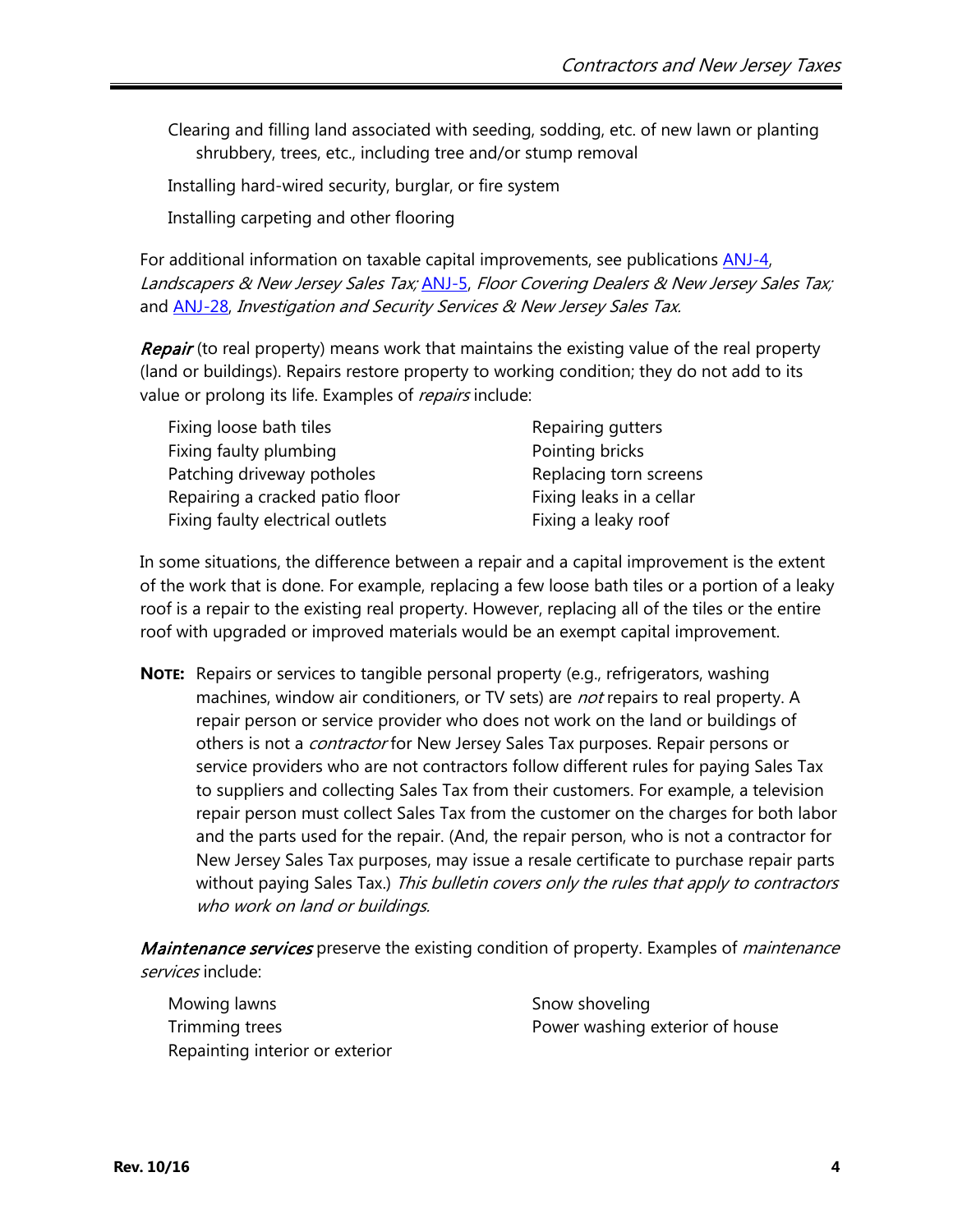**NOTE:** Certain service providers who work on, but do not alter, real property (e.g., janitorial or cleaning services, pest control services) are not considered contractors for New Jersey Sales Tax purposes. Businesses that are not considered contractors follow different rules for paying Sales Tax to suppliers and collecting Sales Tax from their customers. They are required to charge the customers Sales Tax on the total amount of the bill and are permitted to issue a resale certificate to purchase certain materials and supplies used on the job without paying Sales Tax. For more information, contact our Customer Service Center at 609-292-6400.

# <span id="page-4-0"></span>**Paying Sales Tax to Suppliers**

Contractors are required to *pay Sales or Use Tax* on the materials, supplies, equipment, and services they purchase, rent, or use when performing work on the real property of others, except as described below.

### **Purchases of Materials and Supplies**

It is the general rule that the sale to the actual consumer is a retail sale. All retail sales of tangible personal property, unless specifically exempt under the New Jersey Sales and Use Tax Act, are taxable. Therefore, the actual consumer (i.e., the final consumer or end user) pays the Sales Tax on the tangible personal property at the time of purchase.

For New Jersey Sales Tax purposes, a contractor is considered the actual consumer of the materials and supplies used in construction or in improving, altering, or repairing the real property of others. Sales of materials and supplies to contractors are considered retail sales and, therefore, taxable. Likewise, subcontractors are required to pay Sales Tax on materials and supplies that they purchase for use in fulfilling contracts with prime contractors.

A contractor always *pays Sales Tax* on materials and supplies at the time of purchase unless: (1) the materials and supplies are for the exclusive use in performing work on the real property of an exempt organization, a qualified business in an Urban Enterprise Zone (but not in a UEZ‑impacted business district), or a qualified housing sponsor; **or** (2) the contractor holds a valid direct payment permit. (See *[Exempt Organizations](#page-6-0)* and *[Exemption](#page-12-0)* [Certificates](#page-12-0).)

# **Construction Equipment**

The purchase, lease, or rental of equipment to a contractor is subject to tax regardless of whether the equipment is used in the fulfillment of a contract with an exempt organization. For information concerning the tax treatment of equipment rented with an operator, see Notice: [Rental of Equipment With an Operator \(10/18/05\).](http://www.state.nj.us/treasury/taxation/pdf/ssutequip.pdf)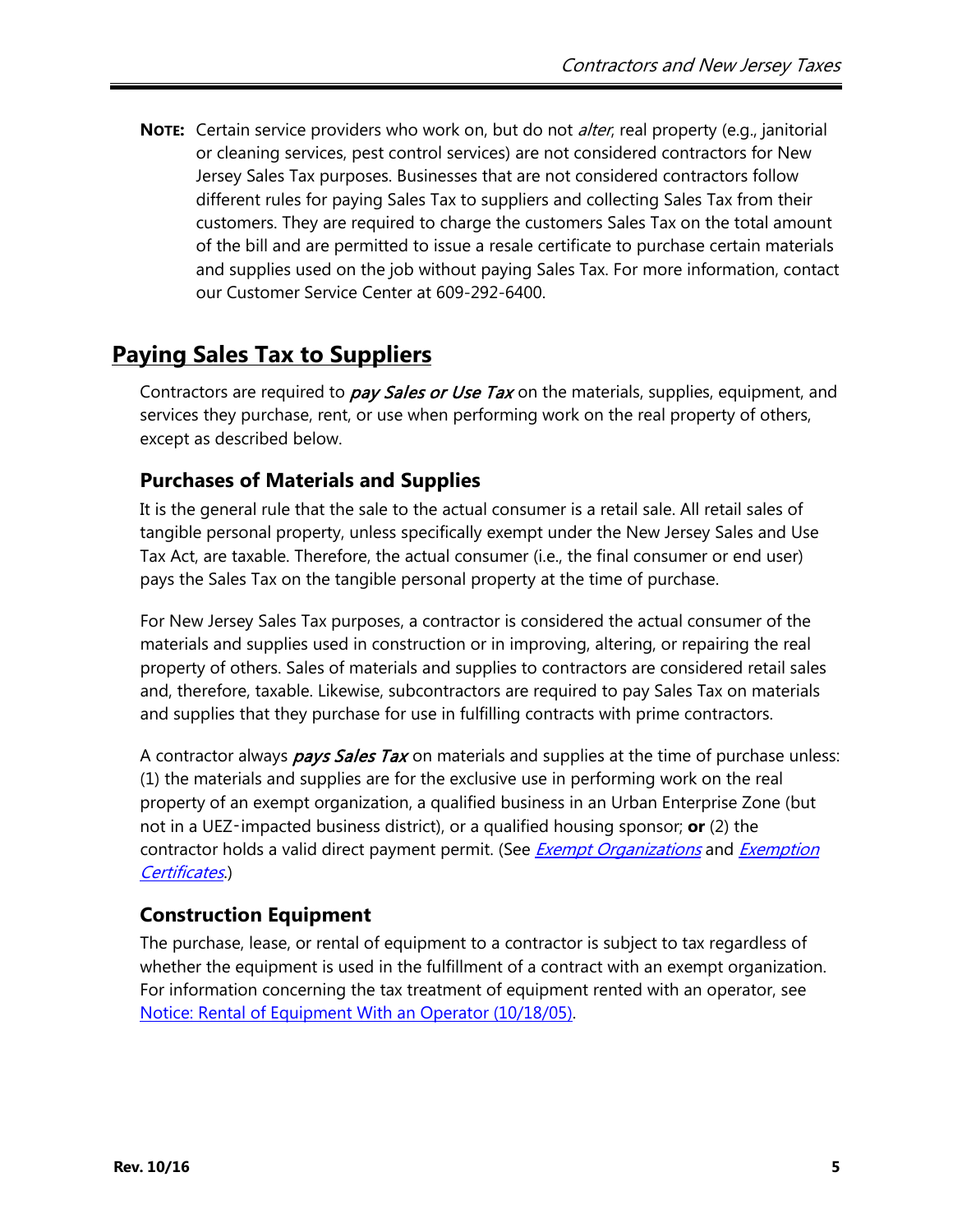# **Rentals and Leases**

For leases or rentals with a term of six months or less, the lessor must collect Sales Tax with each periodic payment. For leases or rentals of more than six months, the full amount of tax is due up front in the period in which the lessee takes delivery of the property.

For transactions with a term of more than six months, the tax must be calculated using either the original purchase price of the property, or the total of the periodic payments required under the agreement, including interest charges directly paid by the lessee. When Sales Tax is paid on the purchase price, it does not have to be paid again if the lease is renewed or if the same property is subsequently leased to another party.

For additional information, including information on which state's tax applies to a transaction, see [Notice: Leases and Rentals of Tangible Personal](http://www.state.nj.us/treasury/taxation/pdf/ssutlease.pdf) Property (9/20/05) and Tax Topic Bulletin [S&U-12,](http://www.state.nj.us/treasury/taxation/pdf/pubs/sales/su12.pdf) Leases and Rentals.

# <span id="page-5-0"></span>**Purchases of Services**

Contractors must *pay Sales Tax* on taxable services they purchase for their own use unless these services are performed *exclusively* in the fulfillment of a contract with an exempt organization.

The following services performed for contractors are not directly related to capital improvements or repairs but, rather, are merely related to the construction work in general. Thus, these services are subject to tax when purchased by contractors: (1) temporary lighting; (2) temporary fencing; (3) installation of scaffolding; and (4) construction site cleanup.

# **Out-of-State Purchases**

If a contractor purchases materials out of state for use in New Jersey and pays no Sales Tax, or pays tax at a rate less than the current New Jersey Sales Tax rate, the contractor must pay Use Tax to New Jersey on the cost of the materials (see Use Tax below).

# **Out-of-State Contracts**

Materials, supplies, and equipment purchased in New Jersey are subject to Sales Tax when the contractor accepts delivery in New Jersey, even though the materials are intended for use on a job outside New Jersey. Fabricator/contractors, see Sale and Installation (Resale [Certificate Issued](#page-9-1) for Materials). Such purchases are not subject to tax when delivered to the out-of-state job site by the supplier, a common carrier, or an unregulated carrier hired by the supplier. Publication [ANJ-10,](http://www.state.nj.us/treasury/taxation/pdf/pubs/sales/anj10.pdf) *Out-of-State Sales & New Jersey Sales Tax*, has more information on this subject.

### **Use Tax**

Use tax is imposed on the purchase of property and services on which Sales Tax was not collected, or was collected at a rate less than the New Jersey Sales Tax rate. The purchaser is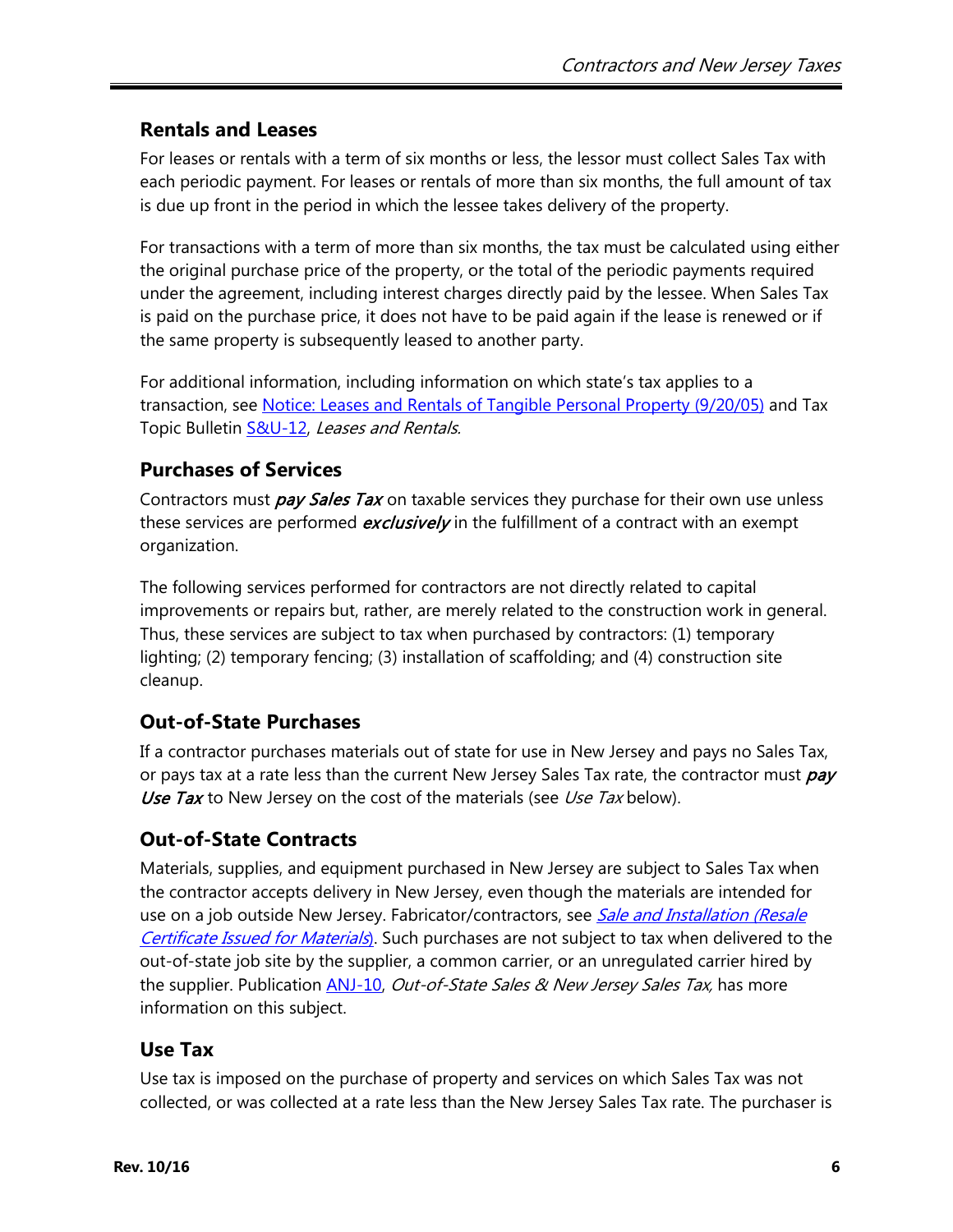liable for the payment of Use Tax at the rate in effect in New Jersey at the time the purchase was made, if no tax was paid. If tax was paid at a lesser rate, the purchaser is liable for the difference between the rate in the state where the purchase was made and the current New Jersey rate, provided that (a) the purchaser has no right to a refund of tax from the other state and (b) the other state allows a corresponding credit for Sales or Use Taxes paid to New Jersey.

For example, a contractor purchases lumber in another state to use on a construction job in New Jersey and pays 4% sales tax to the other state. (The other state has sales tax reciprocity with New Jersey.) The contractor owes 2.625% Use Tax to New Jersey on the cost of the lumber — the difference between the 4% sales tax paid in the other state and New Jersey's 6.625% Sales Tax rate for 2018. (On Jan. 1, 2018, the State's Sales Tax rate will drop from 6.875% to 6.625%.) For more information on Use Tax, see publication [ANJ-7,](http://www.state.nj.us/treasury/taxation/pdf/pubs/sales/anj7.pdf) Use Tax in New Jersey.

Contractors pay any Use Tax they owe on their Sales Tax returns. For more information on filing procedures, see Tax Topic Bulletin **S&U-7**, Filing Sales and Use Tax Returns.

### **Subcontractors**

A contractor who agrees to perform specified tasks for a second contractor (the prime contractor) is acting as a *subcontractor*. The purchases of a subcontractor are treated in the same manner as the purchases of a prime contractor. Subcontractors are the retail purchasers of the materials and supplies that they purchase for use in performing work for the prime contractor. They must *pay Sales Tax* to the supplier at the time of purchase, unless the materials are for exclusive use on a job for a prime contractor who is performing work on the real property of an exempt organization, a qualified business in an Urban Enterprise Zone, or a qualified housing sponsor. The subcontractor must obtain from the prime contractor the documentation needed to make such exempt purchases of materials and supplies. (See *[Exemption Certificates](#page-12-0).*)

A subcontractor who performs taxable services for a prime contractor does not bill the prime contractor for Sales Tax on the labor portion of the bill. The prime contractor is responsible for collecting Sales Tax from the property owner on the work done by the subcontractor. (See [Collecting Sales Tax From Property Owners](#page-7-0)). The subcontractor should keep records to document that Sales Tax was not collected because the services were performed for a prime contractor. There is an exception to this treatment when a subcontractor provides services that are merely related to the construction work in general, as discussed under *Purchases of* [Services](#page-5-0). There is also an exception when a subcontractor provides services that result in a taxable capital improvement, as discussed under [Taxable Services.](#page-7-1)

# <span id="page-6-0"></span>**Exempt Organizations**

In New Jersey, certain organizations may purchase property and services for the exclusive use of the organization without paying Sales Tax. The term "exempt organization" includes: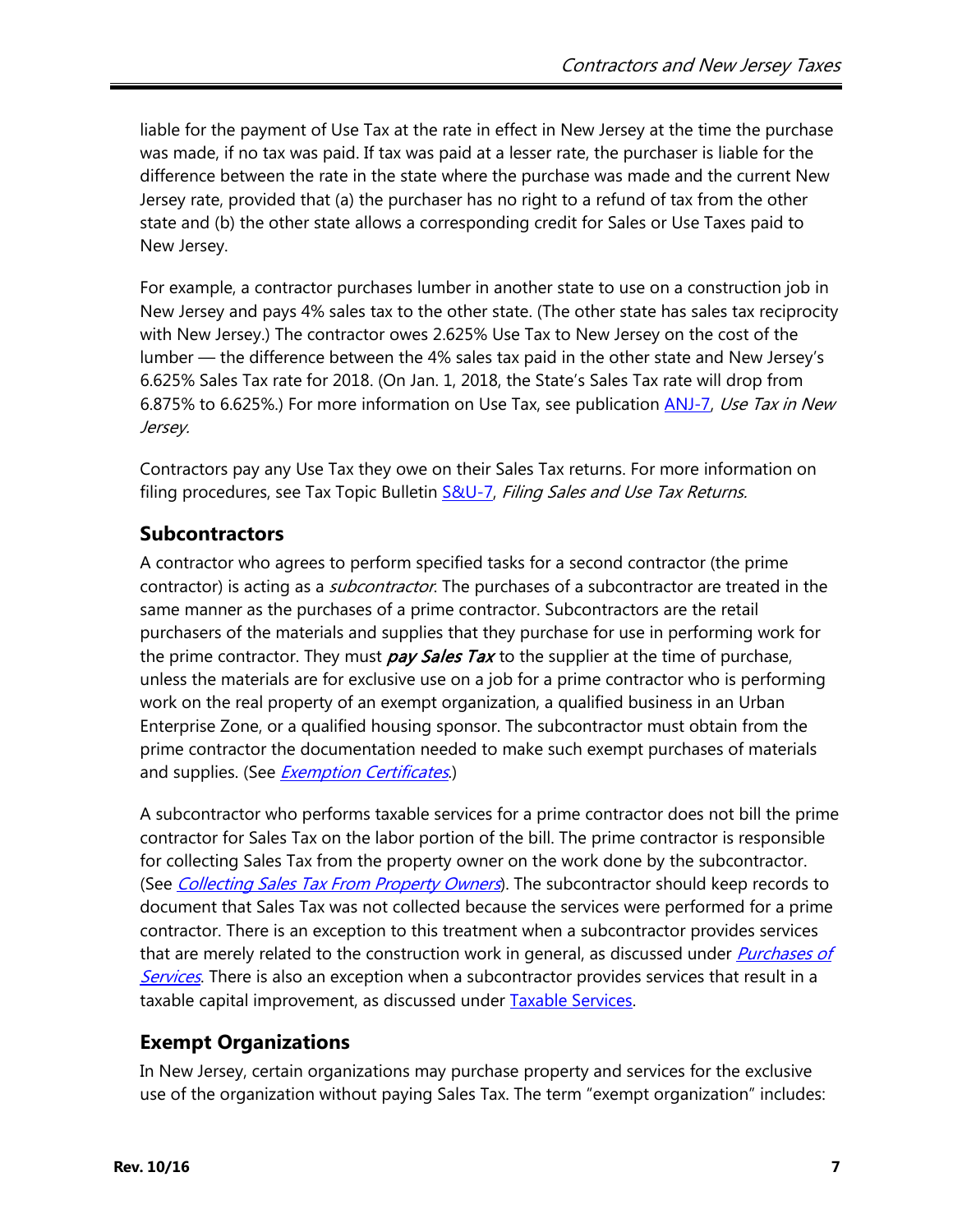- 1. The State of New Jersey or any of its agencies or political subdivisions (states other than New Jersey do not qualify for exemption);
- 2. The United States of America or any of its agencies;
- 3. The United Nations or any international organization of which the United States is a member; or
- 4. Certain nonprofit organizations that have been granted exempt status by the Division of Taxation (e.g., churches, charitable organizations, rescue squads and volunteer fire and ambulance companies).

Contractors (or subcontractors) who perform work on the real property of an exempt organization as defined above, or the real property of a qualified business in an Urban Enterprise Zone, or a qualified housing sponsor, may purchase materials and supplies for the job without paying Sales Tax. The contractor provides the supplier with a fully completed exemption certificate [\(Form ST-13,](http://www.state.nj.us/treasury/taxation/pdf/other_forms/sales/st13.pdf) Contractor's Exempt Purchase Certificate, or Form UZ-4, Contractor's Exempt Purchase Certificate — Urban Enterprise Zone) to document the exemption. For more information, see [Exemption Certificates.](#page-12-0)

# <span id="page-7-0"></span>**Collecting Sales Tax From Property Owners**

Contractors are responsible for *collecting Sales Tax* from property owners for certain work they perform on real property. Sales Tax must be remitted to the State either monthly or quarterly, depending on the amount of Sales Tax due each month. (See Sales Tax Returns [and Payments](#page-16-0).) The accrual method of accounting must be used when reporting gross receipts and Sales Tax. Under this method, all receipts are reported in the period in which the sale took place, no matter when or if payment is actually received from the customer.

The contractor pays the Sales Tax on the cost of materials and supplies at the time of purchase. Under the law, a contractor is not granted resale treatment for materials and supplies purchased for improving, altering, or repairing real property. Whether or not Sales Tax is charged on the customer's bill depends on whether the work is an exempt capital improvement or a *taxable* capital improvement, repair, maintenance, or installation service.

<span id="page-7-1"></span>Taxable Services. A contractor is treated as the retail purchaser of materials and supplies used on, or incorporated into, real property, rather than as a reseller of such materials and supplies. If the contractor chooses to separately itemize materials and labor on the customer's bill and the bill is for a *taxable* capital improvement, repair, maintenance, or installation service, the only amount deductible from the receipt for Sales Tax purposes is the separately stated pass-through of the actual cost of materials. The cost of materials may include the Sales Tax paid by the contractor when the materials and supplies were purchased. The remainder of the customer's bill is for labor and is subject to Sales Tax. If the contractor does not itemize the materials and the labor for a taxable job, the entire receipt is subject to tax.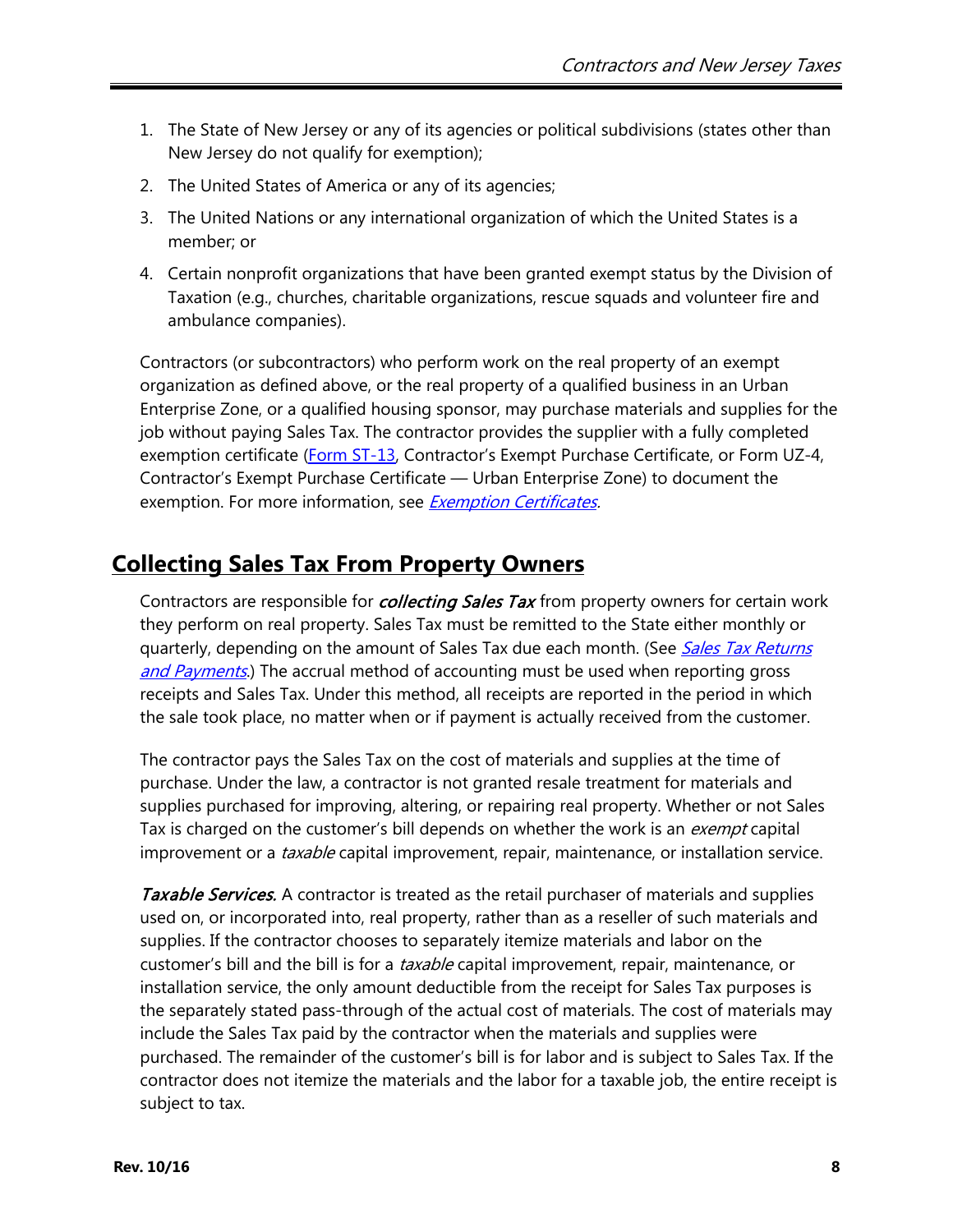Charges for the following are treated as taxable services, regardless of whether they result in a capital improvement:

- Landscaping services;
- Installation of carpet and other flooring; and/or
- Installation of an alarm or security system.

Any contractor or subcontractor performing a taxable capital improvement is required to collect Sales Tax from the person for whom the service is being performed, regardless of whether such person is another contractor or the property owner. (See [Notice to](http://www.state.nj.us/treasury/taxation/pdf/constructionnotice.pdf)  Construction Industry: Obligation [of Subcontractor to Collect Sales Tax for](http://www.state.nj.us/treasury/taxation/pdf/constructionnotice.pdf) Taxable Capital Improvements in the Performance [of Multi-Trade Construction Contracts](http://www.state.nj.us/treasury/taxation/pdf/constructionnotice.pdf) for additional information.)

**Exempt Capital Improvement Services.** If the work results in an exempt capital improvement to real property, the contractor does not charge Sales Tax on the bill, regardless of whether the materials and the labor are separately itemized or billed as one amount. The property owner must issue the contractor a fully completed Certificate of Exempt Capital Improvement [\(Form ST](http://www.state.nj.us/treasury/taxation/pdf/other_forms/sales/st8.pdf)-8). The contractor keeps the ST-8 on file to document that the labor portion of the bill was exempt from tax.

#### **Exceptions**

**Exempt Organizations.** Charges for labor and materials are exempt from tax when the contractor is performing work on the property of: (1) an exempt organization; (2) a New Jersey or federal governmental agency; (3) a qualified business in an Urban Enterprise Zone; or (4) a qualified housing sponsor. This rule applies regardless of whether the work is a capital improvement, repair, maintenance, or installation service.

The contractor does not pay Sales Tax on materials and does not charge Sales Tax on the labor portion of the bill, provided the contractor receives a fully completed exemption certificate (purchase order or official contract in the case of a governmental organization) and provides the supplier with the appropriate exemption certificate when purchasing materials. (See *[Exemption Certificates](#page-12-0).*)

**Residential Heating Systems.** A contractor may not charge the property owner Sales Tax for either parts or labor when maintaining, servicing, or repairing a residential heating system unit, provided the heating system serves no more than three families who live independently of each other and do their own cooking on the premises. For more information about air conditioning and heating, see publication *ANJ-8, Air Conditioning*, Heating, Refrigeration & New Jersey Sales Tax.

**Garbage Removal and Sewer Services.** Removal of garbage that has been placed in a container, and sewer services, such as removing waste from a septic tank, are exempt from Sales Tax if performed on a regular contractual basis for a period of not less than 30 days. If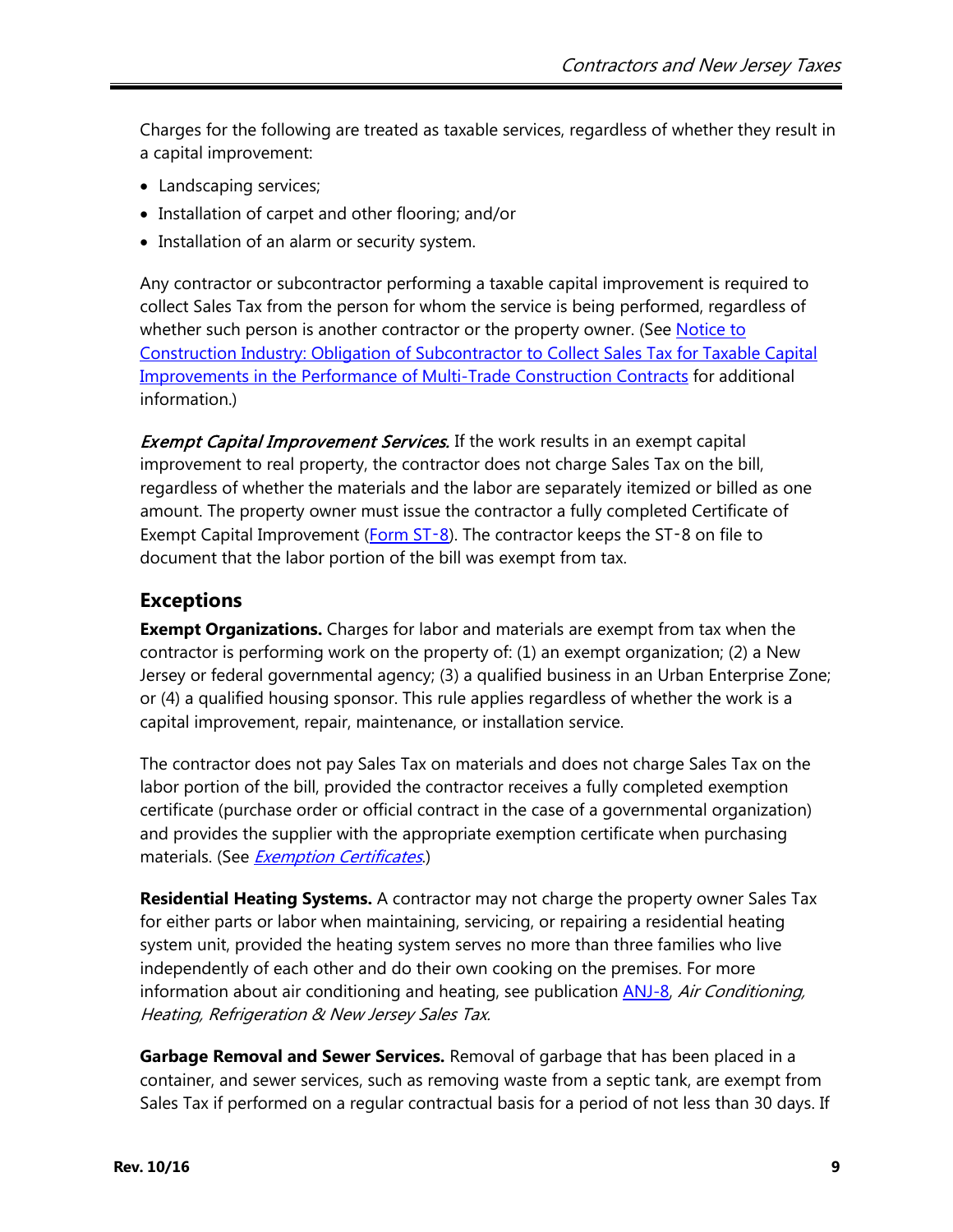the service is not performed at least once a month for consecutive months, the contractor must collect Sales Tax from the property owner for the service.

# <span id="page-9-0"></span>**Fabricator/Contractors**

Fabricator/contractors are contractors who wear two hats. They are both *fabricators* (those who build or assemble items to be installed as component parts of real property, e.g., kitchen cabinets, heating ducts) and *contractors* (those who work on the real property of others because they also install the items they make).

Fabricator/contractors follow special rules for paying Sales or Use Tax on materials, and collecting Sales Tax on the sale and/or installation of the product.

### **Purchase of Materials**

A fabricator/contractor may treat the purchase of materials used to make the product as a purchase for resale. That is, a fully completed resale certificate may be issued to the supplier and no Sales Tax is paid at the time of purchase. Issuing a resale certificate is beneficial if a fabricator/contractor generally sells the product but does not do the installation. See Sale and Installation [\(Resale Certificate Issued for Materials\)](#page-9-1). On the other hand, if a fabricator/contractor generally sells *and* installs the product, and such installation results in an exempt capital improvement, it would be beneficial for the fabricator/contractor to simply pay tax on the purchase of materials, rather than issue a resale certificate. Payment of tax on materials does not relieve a fabricator/contractor of the obligation to collect tax when either the product is sold at retail without installation, or when the product is installed and the installation does not result in an exempt capital improvement.

**NOTE:** Only fabricator/contractors may issue resale certificates when they purchase materials. All other contractors are required to pay Sales Tax on materials at the time of purchase.

### <span id="page-9-1"></span>**Sale and Installation (Resale Certificate Issued for Materials)**

If a fabricator/contractor issues a resale certificate to the supplier when purchasing materials, the fabricator/contractor must collect Sales Tax from the property owner when the product is sold and/or installed as follows:

- **Sale without installation.** When the fabricator/contractor sells the completed product but does not do the installation, the fabricator/contractor must *collect Sales Tax* from the customer on the retail sales price of the fabricated product.
- **Sale and installation in New Jersey (exempt capital improvement).** When the fabricator/contractor sells the product and installs it in New Jersey, and the installation results in an exempt capital improvement, the fabricator/contractor does not collect Sales Tax from the property owner on the installation charge.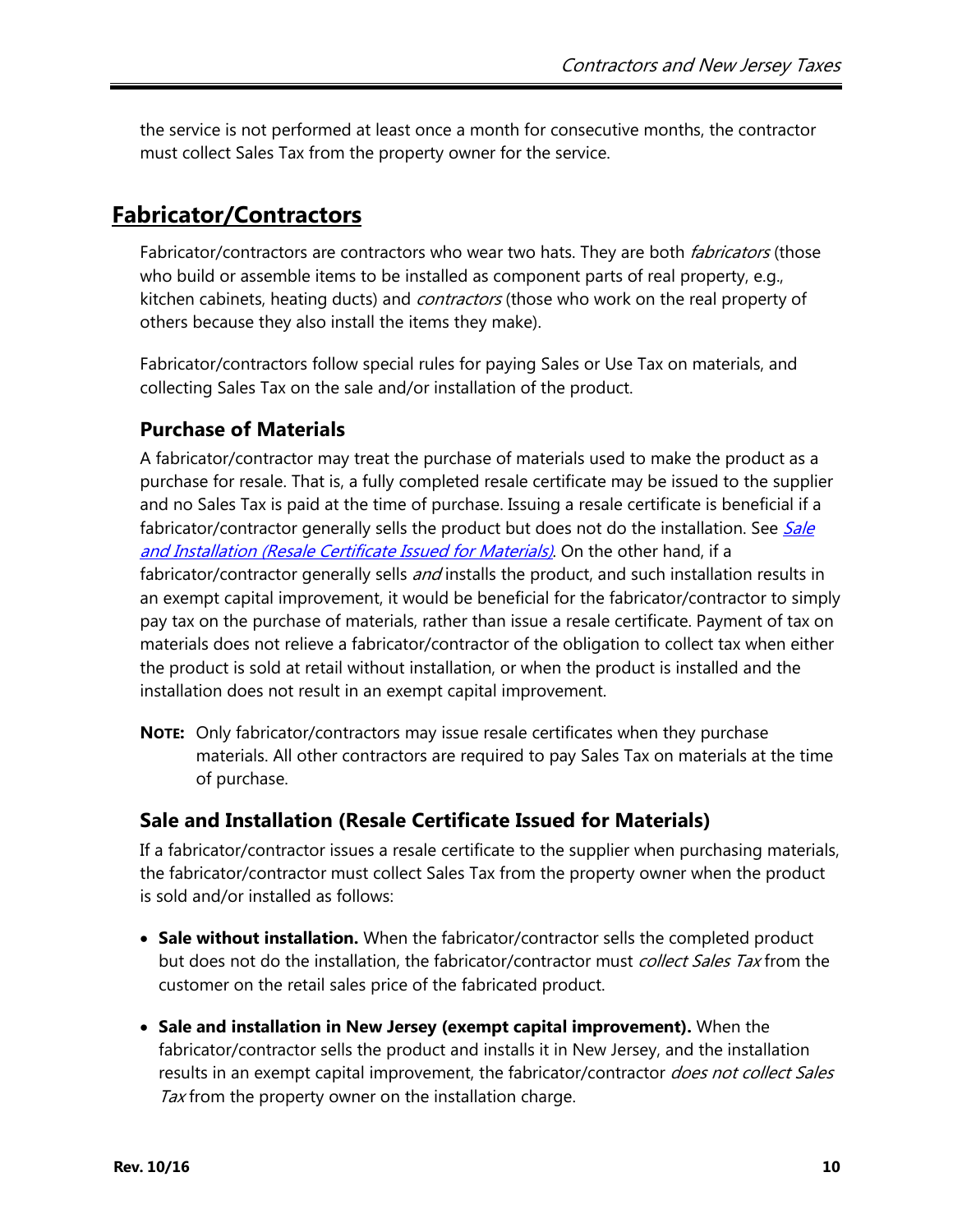The fabricator/contractor must pay Use Tax directly to the State on the value of the fabricated product being installed. (Remember, the fabricator/contractor did not pay Sales Tax on the materials used to make the product.) The fabricator/contractor's Use Tax is based on:

- 1. The price at which the fabricator/contractor offers items of the same kind for retail sale; or
- 2. If the fabricator/contractor makes no sales of items of the same kind, the tax is based on the cost of materials used in making the product.

**Example:** Bob, a cabinetmaker, builds kitchen cabinets, sells them at his retail location, and also installs them. Bob does not pay Sales Tax when purchasing lumber and other materials to build the cabinets. He issues the supplier a fully completed resale certificate at the time of purchase. When Bob installs a new set of kitchen cabinets (an exempt capital improvement) for a homeowner, he *does not collect Sales Tax* from the homeowner on either the cost of the cabinets or the installation charge. The homeowner issues Bob a fully completed Certificate of Exempt Capital Improvement (Form ST-8) to document why no Sales Tax was collected on the installation charge, and Bob pays Use Tax to the State based on the retail price of the cabinets.

- **Sale and installation in New Jersey (not exempt capital improvement).** When the fabricator/contractor sells the fabricated product and installs it in New Jersey, and the installation does not result in an exempt capital improvement, the fabricator/contractor must collect Sales Tax from the property owner on the installation charge and pay Use Tax on the fabricated product or materials, as described above.
- **Sale and installation out of state.** When the fabricator/contractor sells the fabricated product and as part of that sale agrees to install the product at a location outside New Jersey, the fabricator/contractor *does not collect New Jersey Sales Tax* on the installation charges and *does not pay Use Tax to New Jersey* on the fabricated product or materials.

**Example:** Bob, a structural steel fabricator, purchases steel that is delivered to his facility in New Jersey. The steel is fabricated as provided in shop drawing specifications for onsite installation. The fabricated structural steel is then shipped to a job site located outside this state. No New Jersey Sales or Use Tax is due on this transaction.

**NOTE:** No Use Tax is due if the fabricator/contractor pays Sales Tax to the supplier when the materials are purchased.

# <span id="page-10-0"></span>**Floor Covering Dealers**

Floor covering dealers are those who make retail sales (sales to the ultimate consumer or end user) of floor coverings (carpeting, linoleum, tile, hardwood, marble, and padding, etc.).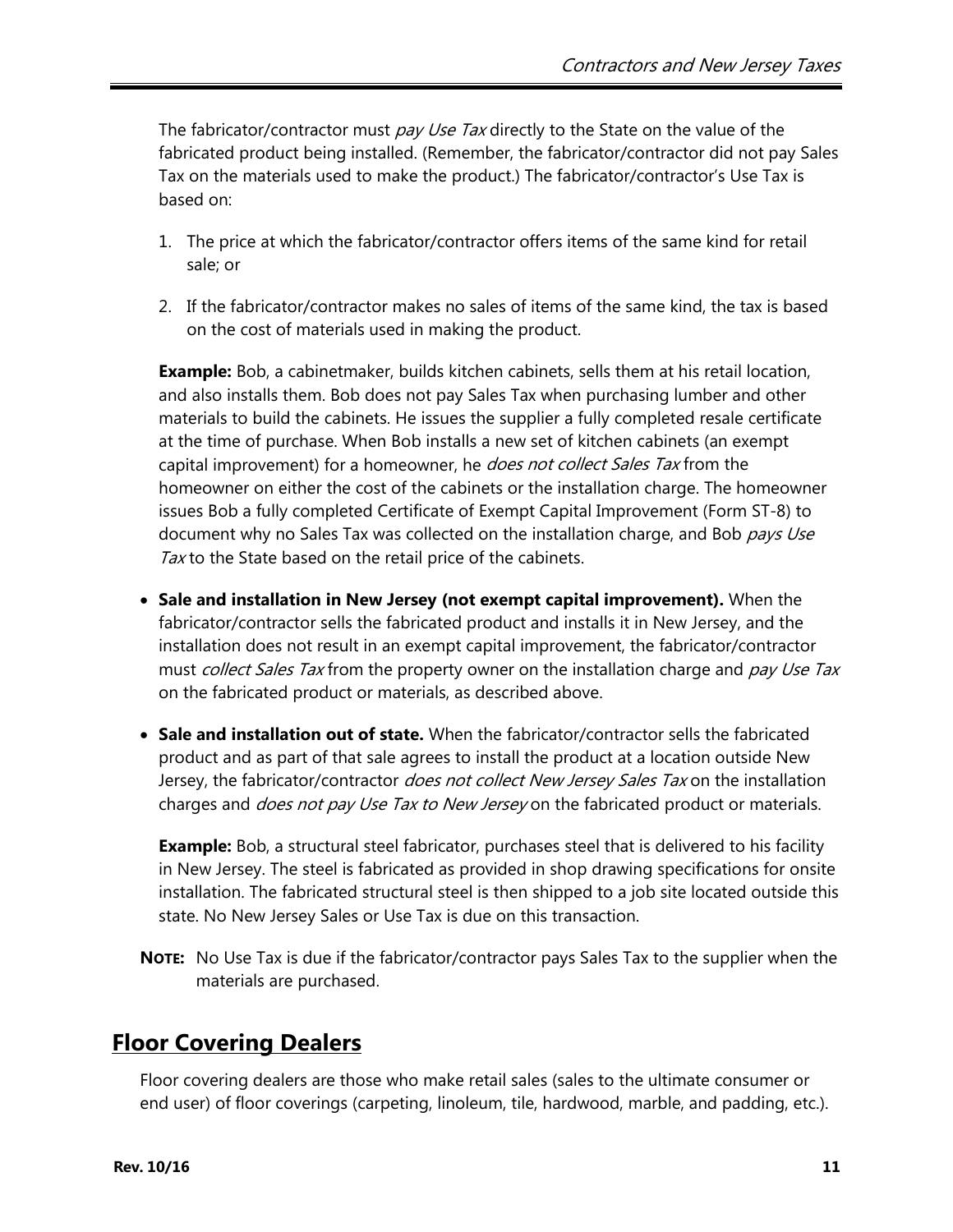Floor covering dealers also follow special rules for paying Sales Tax on materials and supplies, as well as for collecting Sales Tax on the sale and/or installation of the product.

**NOTE:** Any contractor or subcontractor performing a taxable capital improvement is required to collect Sales Tax from the person for whom the service is being performed, regardless of whether such person is another contractor or the property owner. (See Notice to Construction [Industry: Obligation of Subcontractor](http://www.state.nj.us/treasury/taxation/pdf/constructionnotice.pdf) to Collect Sales Tax for Taxable Capital [Improvements in the Performance of](http://www.state.nj.us/treasury/taxation/pdf/constructionnotice.pdf) Multi-Trade [Construction Contracts](http://www.state.nj.us/treasury/taxation/pdf/constructionnotice.pdf) for additional information.)

The sale of floor covering by a dealer and the charge for installing floor covering are always treated as two separate transactions. The dealer who sells and/or installs floor covering must:

- **Collect Sales Tax** on the sales price of the floor covering whether the dealer is doing the installation or not; and
- **Collect Sales Tax** on the installation charge.

**Materials.** Because dealers are retailers, they treat purchases of floor covering materials (carpeting, tile, linoleum, etc.) as purchases for resale. The dealer issues a fully completed resale certificate to the supplier and does not pay Sales Tax on the cost of the floor covering at the time of purchase. The dealer then *collects Sales Tax* from the customer (property owner, contractor, or dealer) on the sales price of the floor covering, unless the customer furnishes a fully completed exemption certificate [\(ST](http://www.state.nj.us/treasury/taxation/pdf/other_forms/sales/st3.pdf)-3, ST-[3NR,](http://www.state.nj.us/treasury/taxation/pdf/other_forms/sales/st3nr.pdf) [ST](http://www.state.nj.us/treasury/taxation/pdf/other_forms/sales/st13.pdf)-5, ST-6A, ST-6X, ST-13, [ST-SST,](http://www.state.nj.us/treasury/taxation/pdf/other_forms/sales/st_sst.pdf) or UZ‑4, as appropriate), or unless the dealer delivers the floor covering to the customer outside New Jersey. See [Exemption Certificates](#page-12-0) below, for more information on the proper use of New Jersey exemption certificates.

**Supplies.** When dealers use supplies to install floor covering, they are required to either pay Sales Tax when purchasing the supplies, or to remit Use Tax on the cost of supplies they withdraw from their sales inventory. Supplies include, but are not limited to, underlayment, nails, staples, plywood strips, adhesive tape, and cement. The dealer *does not collect Sales* Tax from the customer on the cost of supplies used for the installation.

**Installation.** Charges for the installation of floor covering are taxable.

For more information on floor covering dealers and New Jersey Sales Tax, see publication [ANJ-5,](http://www.state.nj.us/treasury/taxation/pdf/pubs/sales/anj5.pdf) Floor Covering Dealers & New Jersey Sales Tax.

# <span id="page-11-0"></span>**Landscapers**

Landscapers are considered contractors because they work on the land or buildings of others. They follow the same New Jersey Sales Tax rules as other contractors. If a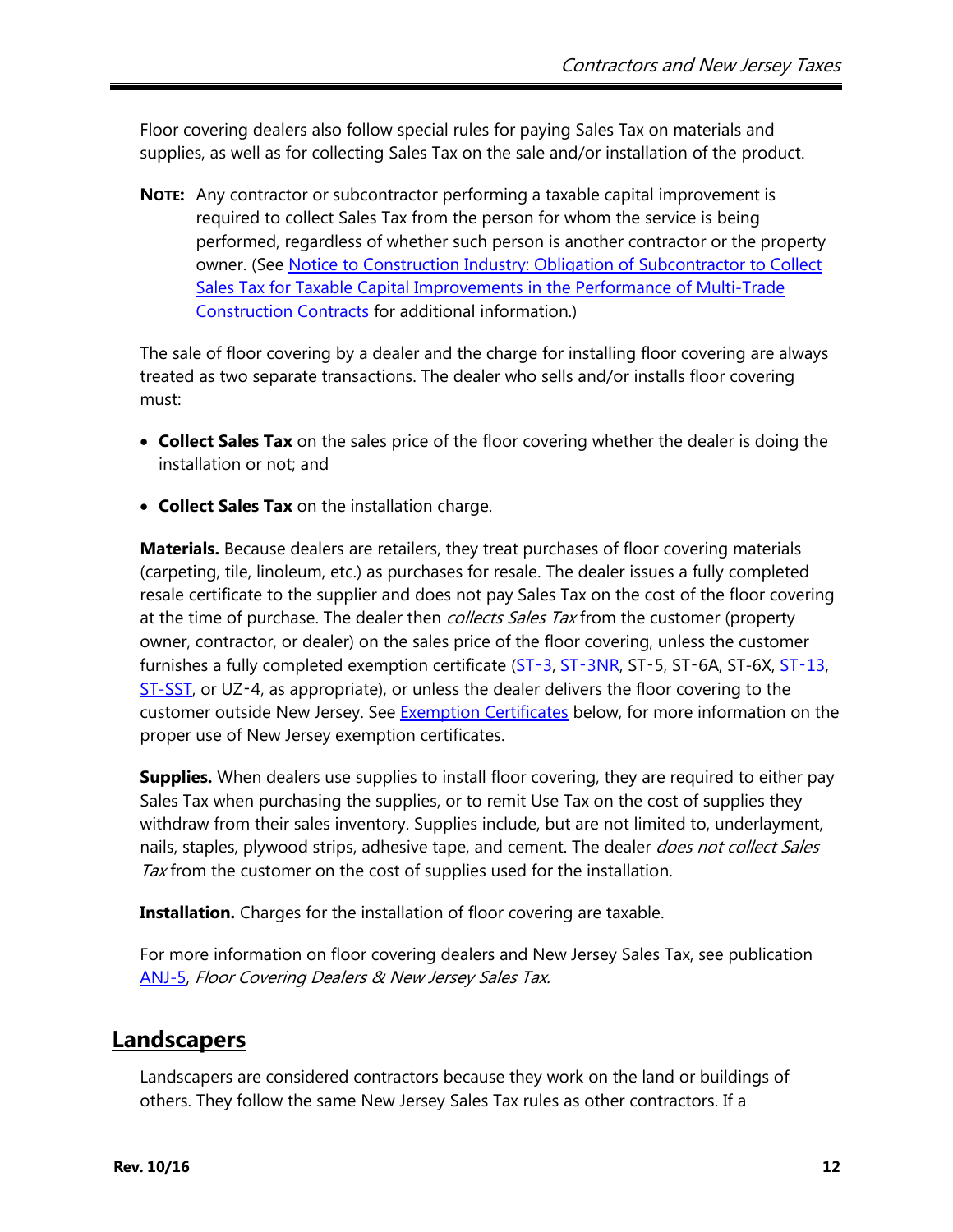landscaper's work results in an exempt capital improvement (e.g., clearing land for new construction; installing decks, patios, fountains, low voltage lighting), the property owner issues a fully completed Certificate of Exempt Capital Improvement (Form ST-8) and the landscaper *does not charge Sales Tax* on the labor portion of the bill. If the work performed by the landscaper is a repair or maintenance (e.g., pruning, fertilizing, mowing), the landscaper *does charge Sales Tax* on the labor portion of the bill. If the work is a taxable landscaping service (e.g., planting trees, shrubs, plants; laying sod; seeding a lawn), the landscaper *does charge Sales Tax* on the labor portion of the bill.

For more information about landscapers, see publication [ANJ-4,](http://www.state.nj.us/treasury/taxation/pdf/pubs/sales/anj4.pdf) *Landscapers & New Jersey* Sales Tax.

# <span id="page-12-0"></span>**Exemption Certificates**

A fully completed New Jersey exemption certificate allows a qualified individual or business to purchase certain property and/or services without paying Sales Tax. The exemption certificates most frequently used in the construction industry are described below.

### **Resale Certificates**

Resale certificates may *not* be issued by contractors on any purchase of construction materials, supplies, or equipment to be incorporated into real property.

**Exception:** Because fabricator/contractors are engaged in manufacturing or assembling, they may issue resale certificates to suppliers on purchases of materials that become component parts of the items they fabricate. Because floor covering dealers are engaged in retail sales, they may also issue resale certificates to suppliers on purchases of floor covering materials.

### **Exempt Use Certificate [\(Form ST-4\)](http://www.state.nj.us/treasury/taxation/pdf/other_forms/sales/st4.pdf)**

Under New Jersey law, certain items are exempt from Sales Tax if they are purchased for a particular use. A contractor may issue Form ST-4 only when purchasing certain "exempt-use" items. When used for such a purchase, the ST-4 must show the names and Sales Tax registration numbers of the contractor and any other party to the contract. The certificate must also state the nature of the job and the date the work will start. A common use of Form ST-4 is by a contractor under contract with a utility company to purchase machinery for use in the production, generation, transmission, or distribution of gas, electricity, refrigeration, steam, or water for sale.

### **Exempt Organization Certificate (Form ST-5)**

A contractor does not issue Form ST-5 when making purchases. A contractor who is performing work on the property of an organization that has been granted exempt status by the Division of Taxation obtains a copy of the exempt organization's Form ST-5 to document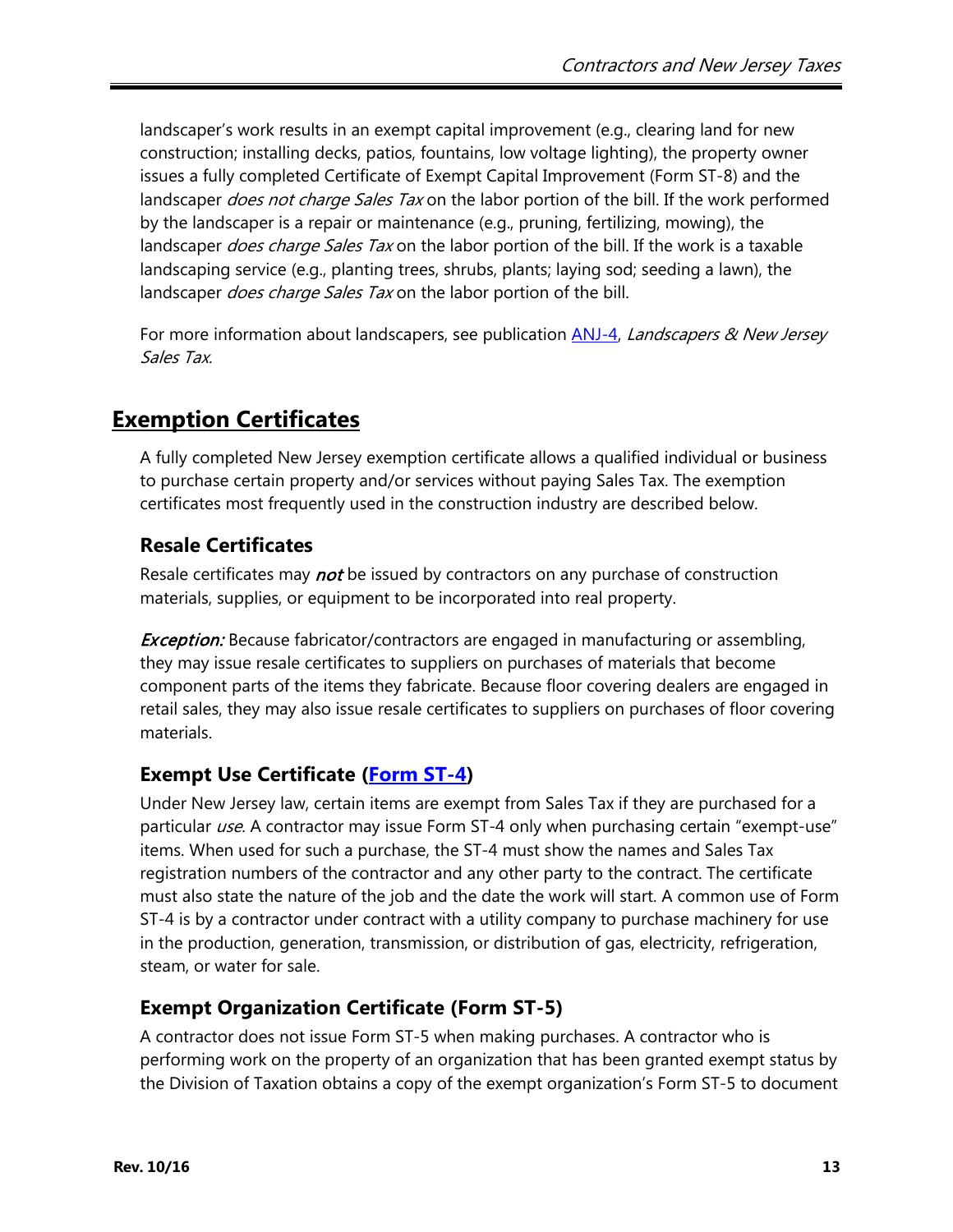that the purchases of materials for the job are tax-exempt. See *[Contractor's Exempt Purchase](#page-14-0)* Certificate [\(Form ST-13\).](#page-14-0)

For more information on the Exempt Organization Certificate (Form ST-5), see Tax Topic Bulletin [MISC-3,](http://www.state.nj.us/treasury/taxation/pdf/pubs/misc3.pdf) Tax Treatment of Nonprofit Organizations and Government Entities.

# **Direct Payment Permit (Forms ST-6A and ST-6X)**

The holder of a valid Regular Direct Payment Permit may issue Form ST-6A at the time of purchase in those cases in which the taxable status of the transaction is not known at the time of the purchase. When the taxable status of the purchased property or service does become known, the purchaser will pay Use Tax directly to the State. (The holder of a valid Audit Direct Payment Permit may issue Form ST-6X at the time of purchase, according to the terms of the taxpayer's audit agreement governing use of the certificate.)

Most holders of Regular Direct Payment Permits are nationwide organizations that purchase materials in quantity and store them in warehouses around the country until needed. When these materials and supplies are sent to New Jersey for use, Use Tax is paid directly to New Jersey. To apply for a Regular Direct Payment Permit, complete an Application for Direct Payment Permit (Form ST-6B) and mail to:

New Jersey Division of Taxation PO Box 264 Trenton NJ 08695-0264

**NOTE:** The holder of a valid Regular Direct Payment Permit may not use Form ST‑6A to purchase property that is clearly taxable at the time of purchase, such as office equipment and supplies, etc.

A list of Direct Payment Permit Holders is available [online.](http://www.state.nj.us/treasury/taxation/su_file.shtml)

### **Farmer's Exemption Certificate [\(Form ST-7\)](http://www.state.nj.us/treasury/taxation/pdf/other_forms/sales/st7.pdf)**

Farmers issue this exemption certificate to cover purchases of property and certain services to be used directly and primarily in the production, handling, and preservation of farm commodities. Materials that will be incorporated into a building or structure are *not* exempt from Sales Tax.

**Exception:** Farmers may issue Form ST-7 to purchase materials that will be used in constructing a silo, greenhouse, grain bin, or manure handling equipment. **This exception applies only to farmers and is not available to contractors performing work on farm property. A contractor may not issue Form ST-7.**

A *contractor* may accept Form ST-7 only when performing exempt production and conservation services for a farming enterprise. Examples of exempt conservation services include: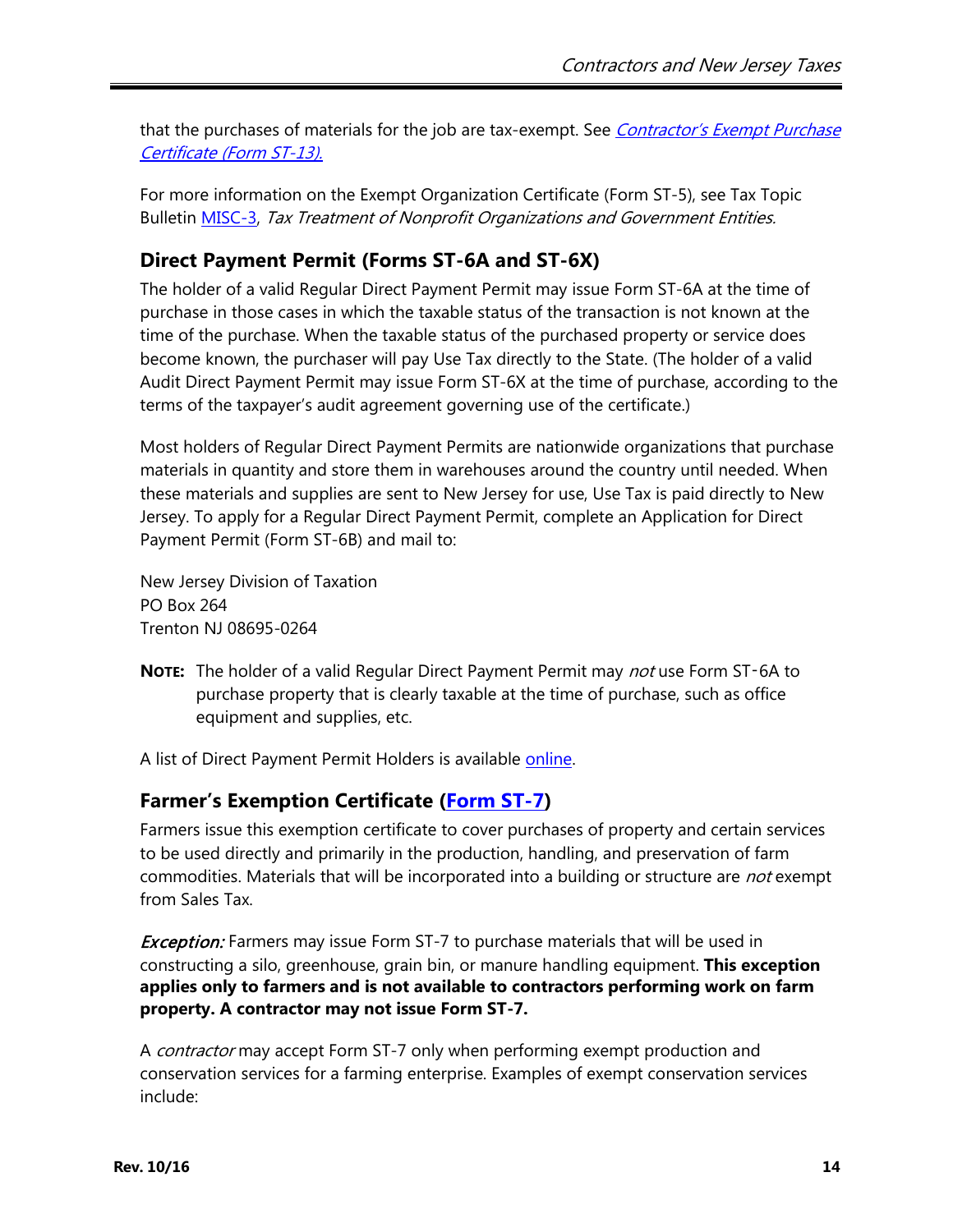- Applying mulch to growing crops during a drought to prevent moisture loss;
- Aerial sowing of fall cover crop in a field of growing summer crops for purposes of soil nutrient management.

Examples of exempt production services include:

- Plowing a field in preparation for planting;
- Spraying pesticide on a sod field;
- Shearing sheep raised for their wool;
- Picking and packing berries grown for sale.

A *fabricator/contractor* may accept Form ST-7 for the purchase of items of tangible personal property used directly and primarily in the production, handling, and preservation of farm commodities, provided the items do *not* become part of a building or structure other than a silo, greenhouse, grain bin, or manure handling equipment. However, if the fabricator/contractor installs the items, Form ST-7 cannot be accepted, even if the items become part of a silo, greenhouse, grain bin, or manure handling equipment, and the fabricator/contractor must pay Use Tax on the value of the fabricated product being installed (unless the fabricator/contractor paid Sales Tax on the materials used to make the fabricated items at the time of purchase). The installation charges are taxable to the farmer unless the installation results in an exempt capital improvement. See *[Purchase of Materials](#page-9-1)* [and Sale and Installation \(Resale Certificate Issued](#page-9-1) for Materials).

#### **Certificate of Exempt Capital Improvement [\(Form ST-8\)](http://www.state.nj.us/treasury/taxation/pdf/other_forms/sales/st8.pdf)**

A Certificate of Exempt Capital Improvement is issued to a contractor by the property owner when the contractor's work results in an exempt capital improvement. The certificate serves as a basis for the exemption from Sales Tax on the labor portion of the contractor's bill. The property owner does not have to be registered with the State to issue Form ST-8. The contractor may supply the property owner with an ST-8 Form, or the property owner may obtain one from the Division of Taxation. See *[Forms and Publications](#page-18-0)* for information on how to obtain forms.

#### <span id="page-14-0"></span>**Contractor's Exempt Purchase Certificate [\(Form ST-13\)](http://www.state.nj.us/treasury/taxation/pdf/other_forms/sales/st13.pdf)**

A contractor issues Form ST-13 to the supplier when making purchases of materials, supplies, or services for use in performing work on the real property of an exempt organization, a New Jersey or federal governmental entity, or a qualified housing sponsor. To document the Sales Tax exemption, a qualified exempt organization provides a copy of its Exempt Organization Certificate (Form ST-5) to the contractor. New Jersey or federal governmental entities must give the contractor a signed purchase order or contract, and a qualified housing sponsor will issue a Housing Sponsor Letter of Exemption.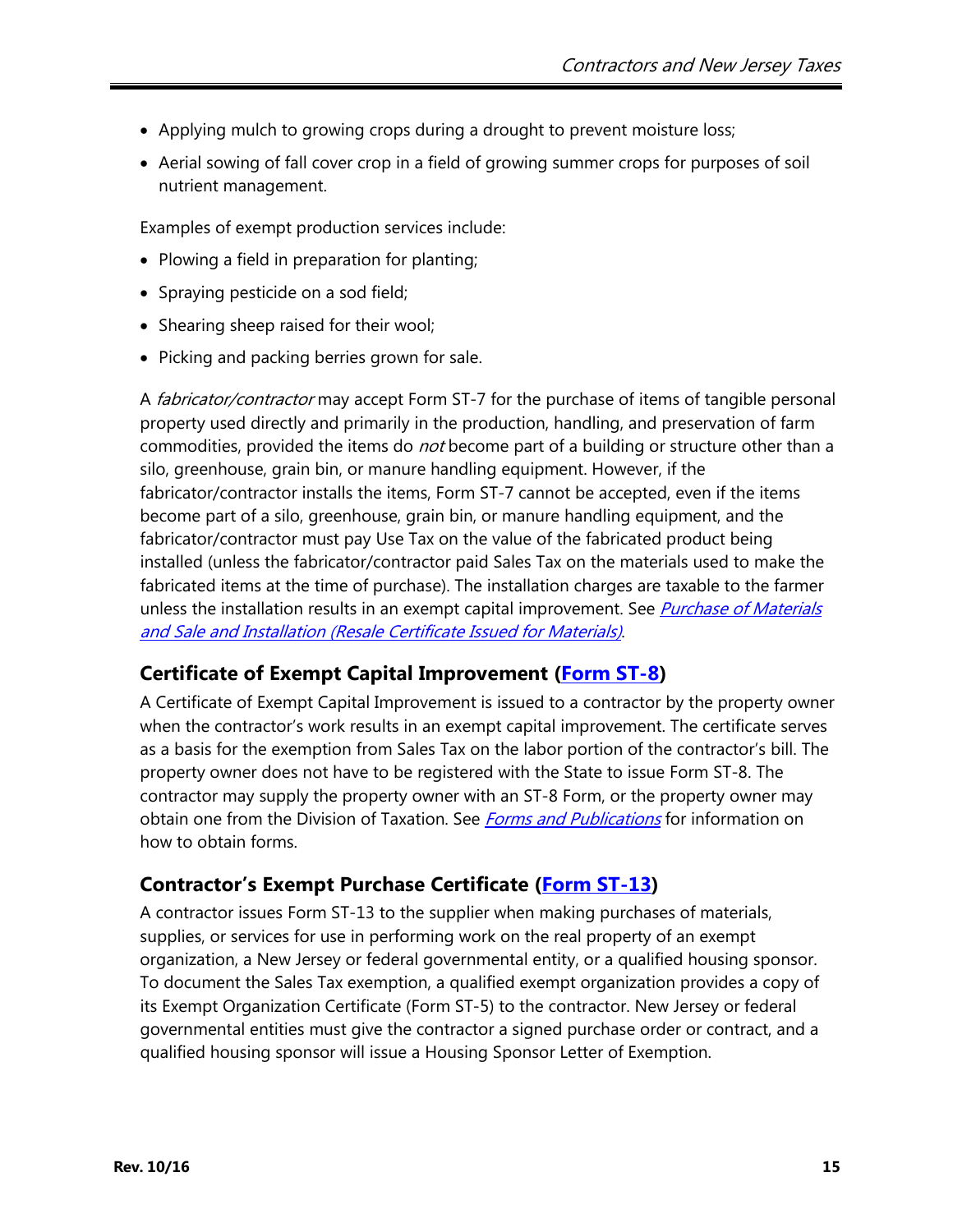### **Contractor's Exempt Purchase Certificate — Urban Enterprise Zone (Form UZ-4)**

A contractor issues a fully completed Form UZ-4 to suppliers when purchasing materials, supplies, or services for use in performing work for a qualified business at the business's real property in an Urban Enterprise Zone. The exemption does not apply to equipment that the contractor rents or leases to perform work for a qualified business. The contractor can only obtain Form UZ-4 from a qualified business.

The contractor also issues copies of Form UZ-4 to subcontractors for their use in making exempt purchases for the job. Because the UZ-4 shows the name, address, and New Jersey certificate of authority number of the prime contractor, a subcontractor must attach its own name, address, and New Jersey certificate of authority number to the UZ-4 it gives to sellers.

**NOTE:** The exemption is not available when purchasing materials, supplies, or services for use in performing work on the real property of a business located in a UEZ-impacted business district. More information on Urban Enterprise Zones is available *online*.

For more information on the use of exemption certificates, see Tax Topic Bulletin [S&U-6,](http://www.state.nj.us/treasury/taxation/pdf/pubs/sales/su6.pdf) Sales Tax Exemption Administration.

# <span id="page-15-0"></span>**Registration**

Every seller of taxable property or services maintaining a place of business in New Jersey, employing workers in this state, owning any business property here, or otherwise conducting business or soliciting business in this state must register with New Jersey for tax purposes at least 15 business days before starting business. "Seller" includes anyone who purchases tangible personal property for lease or rent, whether in this state or elsewhere. Having a place of business in this state includes having leased tangible personal property in New Jersey. Accordingly, out-of-state businesses that own leased property located in New Jersey must register and remit tax.

For more information on soliciting business in New Jersey, see Notice – [Sales and Use Tax](http://www.state.nj.us/treasury/taxation/sales_use_tax.shtml) [Requirement for Out-of-State Sellers to Collect](http://www.state.nj.us/treasury/taxation/sales_use_tax.shtml) Sales Tax if Soliciting Business in New Jersey.

To register, sellers may file Form NJ-REG **online** through the Division of Revenue and Enterprise Services' NJ Business Gateway Services website. A public records filing may also be required depending on the type of business ownership. More information on public records filing is available in the New Jersey Complete Business Registration Package (NJ REG) or by calling 609-292-9292. (There is a fee associated with the public records filing.)

# **Tax Identification Number**

Once you register your business, you will be assigned an identification number, which is usually based on your federal identification number or your Social Security number. This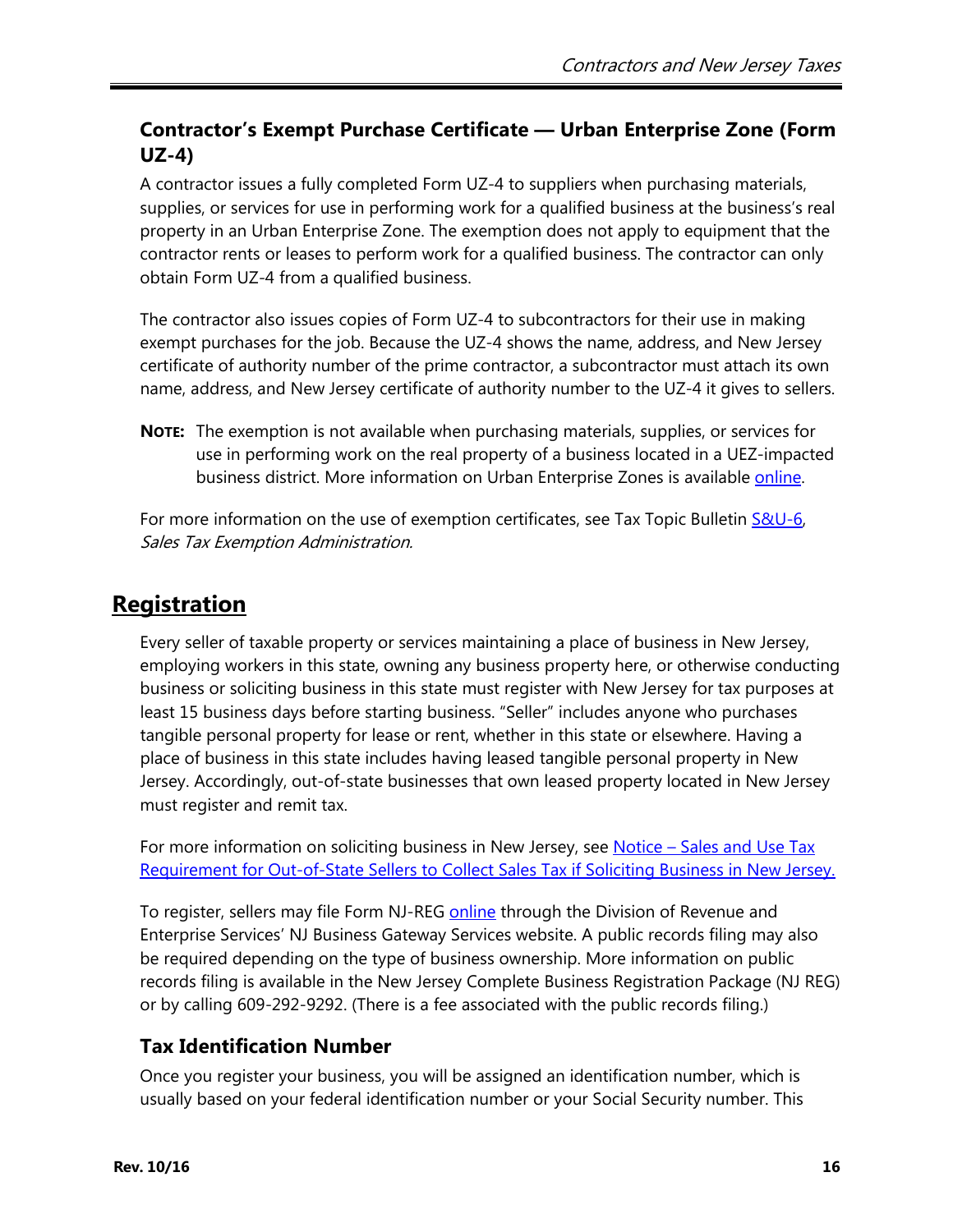identification number will appear on all preprinted forms the business receives. Be sure to include this New Jersey tax identification number on all checks and correspondence you send to the State of New Jersey.

### **Federal Identification Number**

The federal government requires some businesses to have a nine-digit federal employer identification number (FEIN). New Jersey requires all corporations, partnerships, and employers to obtain a federal employer identification number. To apply for an FEIN, contact the Internal Revenue Service by phone at 1-800-829-4933 or [online.](https://www.irs.gov/) For other federal tax questions, call the IRS at 1-800-829-1040.

# <span id="page-16-0"></span>**Sales Tax Returns and Payments**

All businesses registered to collect Sales Tax and remit Use Tax are required to report the total amount of receipts and tax due on a quarterly return (ST-50) every three months, regardless of whether or not any sales were made or any Sales or Use Tax is due for that particular quarter. In addition, businesses that collected more than \$30,000 in New Jersey Sales and Use Tax during the preceding calendar year must file a monthly remittance statement (ST-51) for the first and/or second month of each calendar quarter (January, February, April, May, July, August, October, and November) and make the required payment if the amount of tax due for that month exceeds \$500. If \$30,000 or less in New Jersey Sales and Use Tax was collected during the preceding calendar year, a monthly remittance statement is not required regardless of the amount of tax due for that particular month.

Monthly remittance statements and quarterly returns are due by the 20th day of the month following the period covered by the filing. All taxpayers must file electronically, either online or by phone through the New Jersey [Sales and Use Tax EZ File Systems.](http://www.state.nj.us/treasury/taxation/onlinebus.shtml) Payments also must be made electronically by electronic check (e-check), credit card, or electronic funds transfer (EFT). For more information, see Tax Topic Bulletin **S&U-7**, Filing Sales and Use Tax Returns.

# <span id="page-16-1"></span>**Employer Responsibilities**

Every New Jersey employer is required to register with the State and to withhold New Jersey Income Tax from wages paid to both resident and nonresident employees working in this state. By completing and filing Form NJ-REG as an employer, your business will be registered for applicable taxes and related liabilities that are administered by both the Division of Taxation and the Department of Labor and Workforce Development. You will be authorized to withhold and remit New Jersey Income Tax as well as contributions for New Jersey unemployment insurance/health care subsidy fund/workforce development partnership fund/supplemental workforce fund contributions, disability insurance, and family leave insurance.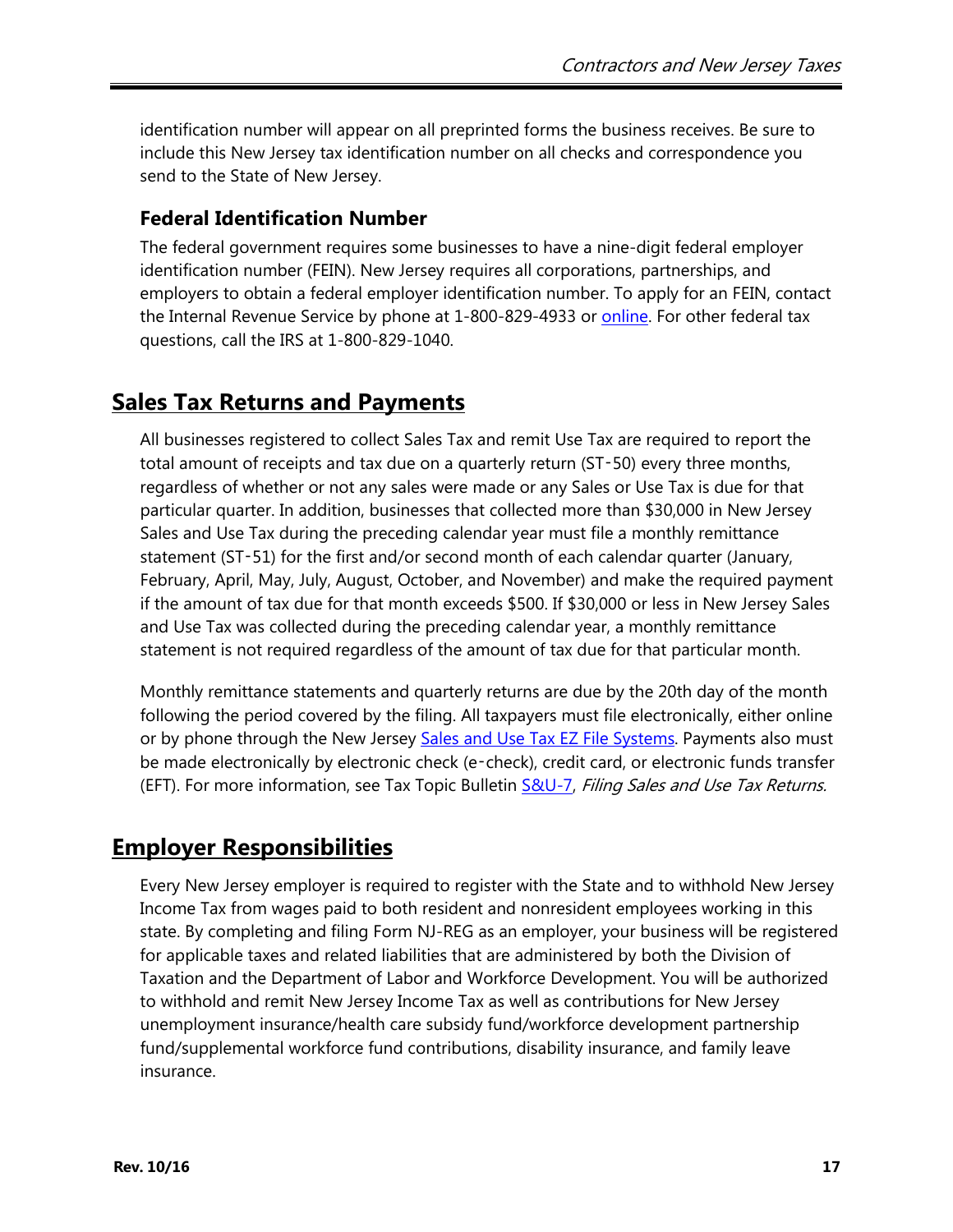**Who is an Employer?** An *employer* is a person or organization for whom you perform a service as an *employee*. The employer usually provides the employee with the tools and place to work and has the right to fire the worker. An employer must withhold Income Tax from wages paid to an employee.

**Who is an Employee?** In general, anyone who performs services is an *employee* if the employer can control what will be done and how it will be done. As a rule, people who are in business for themselves are not employees. For example, construction contractors or others in an independent trade or profession who offer their services to the public are generally not employees. A sole proprietor or a partner in a partnership would never be an employee of his or her own business. However, in some cases, an officer of a corporation is considered an employee of that corporation.

For more information on a business's responsibilities as an employer, refer to the New Jersey Income Tax Withholding Instructions [\(NJ-WT\)](http://www.state.nj.us/treasury/taxation/pdf/current/njwt.pdf).

#### **Withholding Requirement for Payments to Contractors**

Any person (other than a governmental entity, a homeowner, or a tenant) who maintains an office or transacts business in New Jersey is required to withhold New Jersey Gross Income Tax at the rate of 7% from payments made to unregistered, unincorporated contractors for services performed in this state. For more information, see the [NJ-WT](http://www.state.nj.us/treasury/taxation/pdf/current/njwt.pdf) instruction booklet and the related notice [Withholding Requirements for Construction](http://www.state.nj.us/treasury/taxation/noticegit.shtml) Contractor Services.

# **For More Information**

### **Online**

- Division of Taxation [website;](http://www.njtaxation.org/)
- [Email](https://www.state.nj.us/treas/taxation/contactus_tyttaxa.shtml) general State tax questions. Do not include confidential information such as Social Security or federal tax identification numbers, liability or payment amounts, dates of birth, or bank account numbers in your email;
- Subscribe to *[NJ Tax E-News](http://www.state.nj.us/treasury/taxation/listservice.shtml)*, the Division of Taxation's online information service.

# **By Phone**

- Call the Division of Taxation's Customer Service Center at **609-292-6400**;
- Text Telephone Service (TTY/TDD) for Hearing-Impaired Users: **1-800-286-6613** (toll-free within NJ, NY, PA, DE, and MD) or **609-984-7300.** These numbers are accessible only from TTY devices. Submit a text message on any New Jersey tax matter and receive a reply through NJ Relay Services (711).